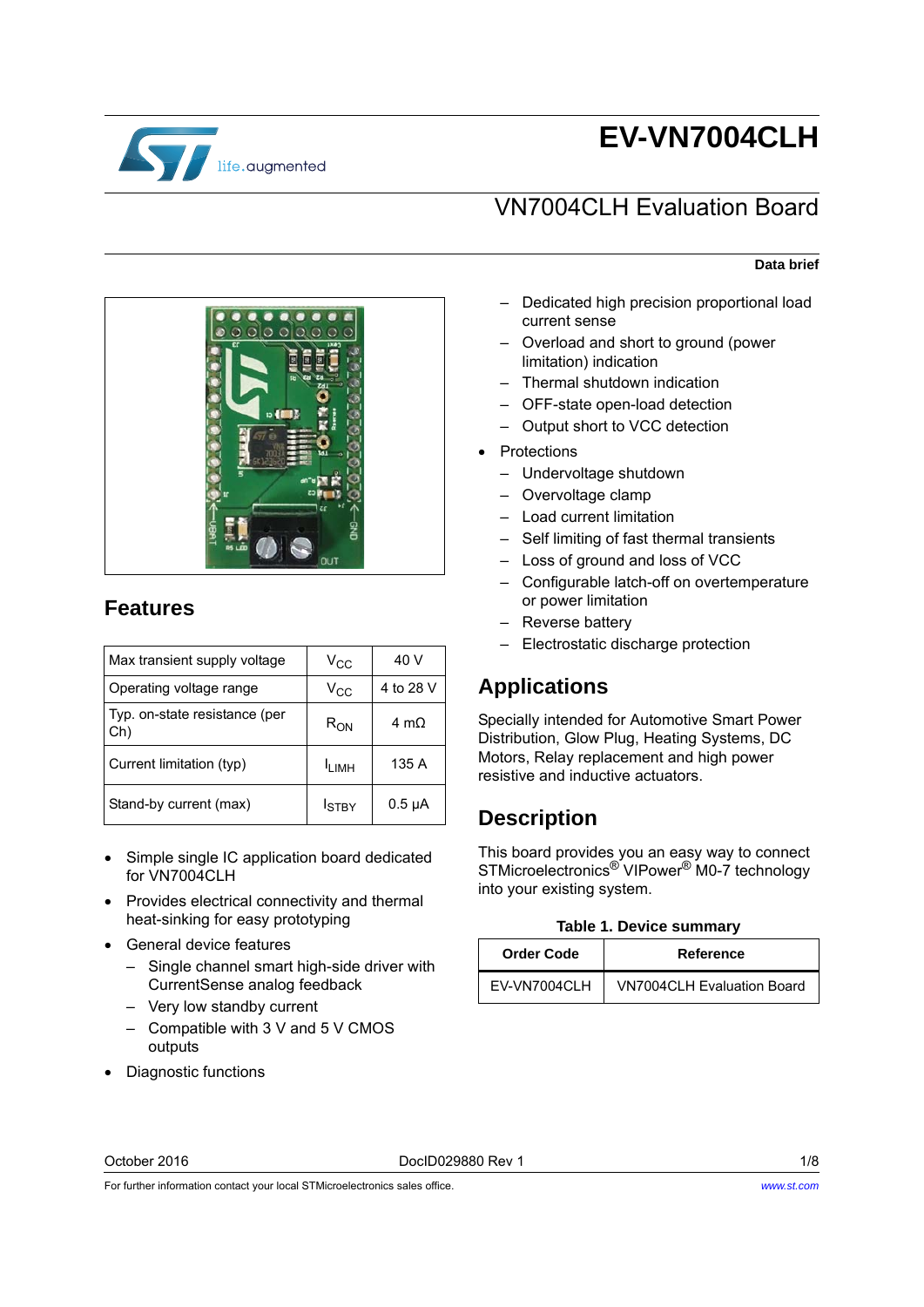## **1 Overview**

The board comes pre-assembled with VN7004CLH high-side driver. On board minimum set of electrical components (as for device datasheet recommendation) is enabling the user to directly connect the load, the power supply and the microcontroller without any additional effort in external component design and connection.

The VN7004CLH is a single channel high-side driver manufactured using ST proprietary VIPower® technology and housed in the Octapak package. The device is designed to drive 12 V automotive grounded loads through a 3 V and 5 V CMOS-compatible interface, providing protection and diagnostics.

The device integrates advanced protective functions such as load current limitation, overload active management by power limitation and overtemperature shutdown.

A combination of INPUT and FR\_DIAG pins latches the output in case of fault, disables the latch-off functionality and enables OFF-state diagnostic.



**Figure 1. EV-VN7004CLH schematic**

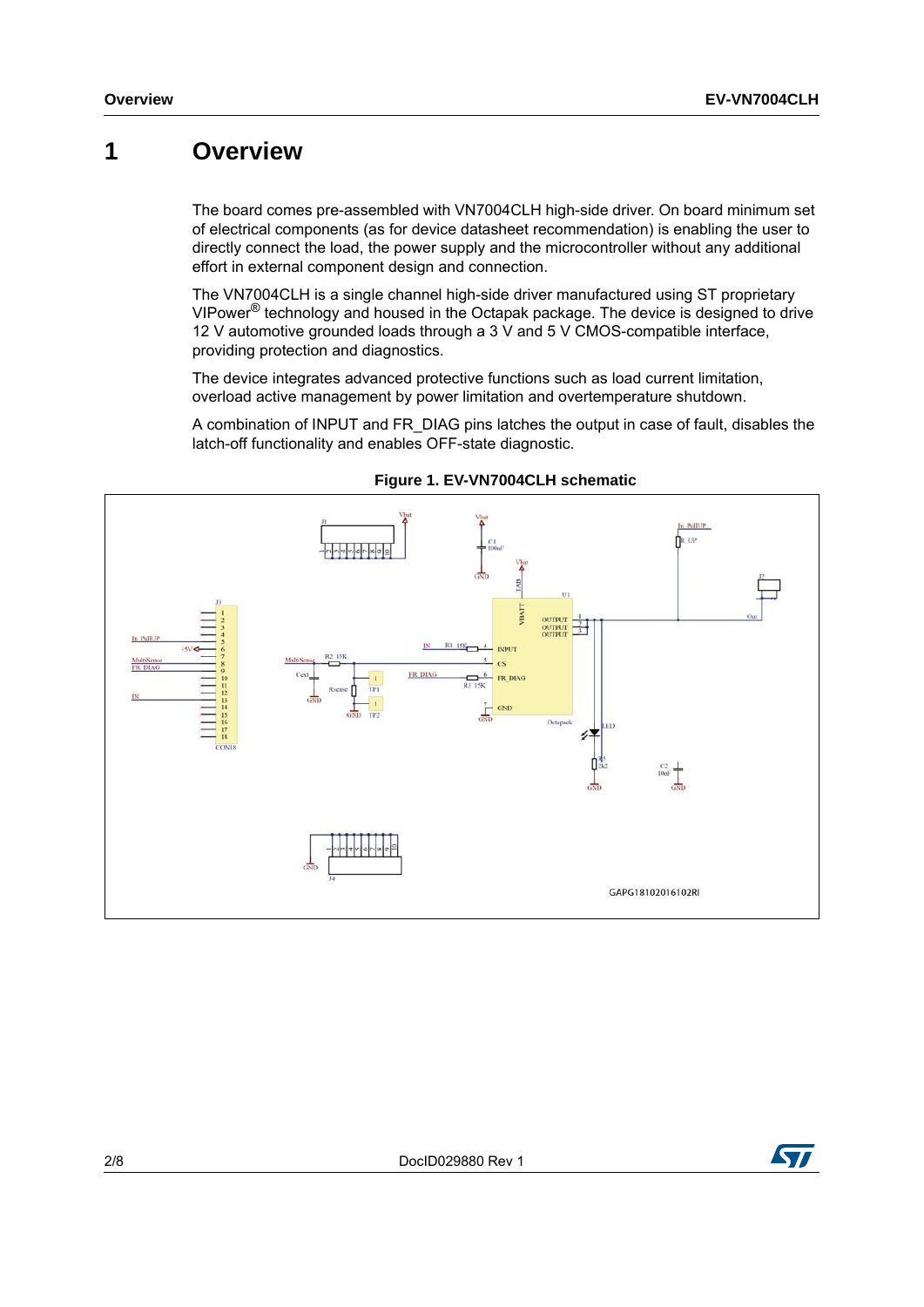## **2 Board connections**

<span id="page-2-0"></span>*[Figure 2](#page-2-0)* shows the placement of the connectors to be used for supplying the evaluation board, connecting the load and controlling the functionality and diagnostic of the device.



**Figure 2. Evaluation board connections**

| <b>Connector</b> | <b>Pin number</b> | Pin name        | <b>Pin function</b>                                                                                                                                                      |
|------------------|-------------------|-----------------|--------------------------------------------------------------------------------------------------------------------------------------------------------------------------|
| J3               | 1.4               | N/A             | Not connected                                                                                                                                                            |
| J3               | 5                 | IN PullUP       | Connection to optional external pull-up resistor for<br>open load detection in off-state.                                                                                |
| J3               | 6                 | $+5V$           | 5V Power Supply                                                                                                                                                          |
| J3               | $\overline{7}$    | N/A             | Not connected                                                                                                                                                            |
| J3               | 8                 | Multisense      | Analog current sense output pin delivers a current<br>proportional to the load current.                                                                                  |
| J3               | 9                 | FR_DIAG         | Sets auto-restart and latch-off protection.<br>Moreover, it enables OFF-state diagnostic.                                                                                |
| J3               | 1011              | N/A             | Not connected                                                                                                                                                            |
| J3               | 12                | N/A             | Not connected                                                                                                                                                            |
| J3               | 13                | IN <sub>0</sub> | Voltage controlled input pin with hysteresis,<br>compatible with 3 V and 5 V CMOS outputs. It<br>controls OUTO switch state.                                             |
| J3               | 14                | IN <sub>1</sub> | Voltage controlled input pin with hysteresis,<br>compatible with 3 V and 5 V CMOS outputs. It<br>controls OUT1 switch state (input not available for<br>single channel). |
| J3               | 1518              | N/A             | Not connected                                                                                                                                                            |

#### **Table 2. J3 connector: pin functions**

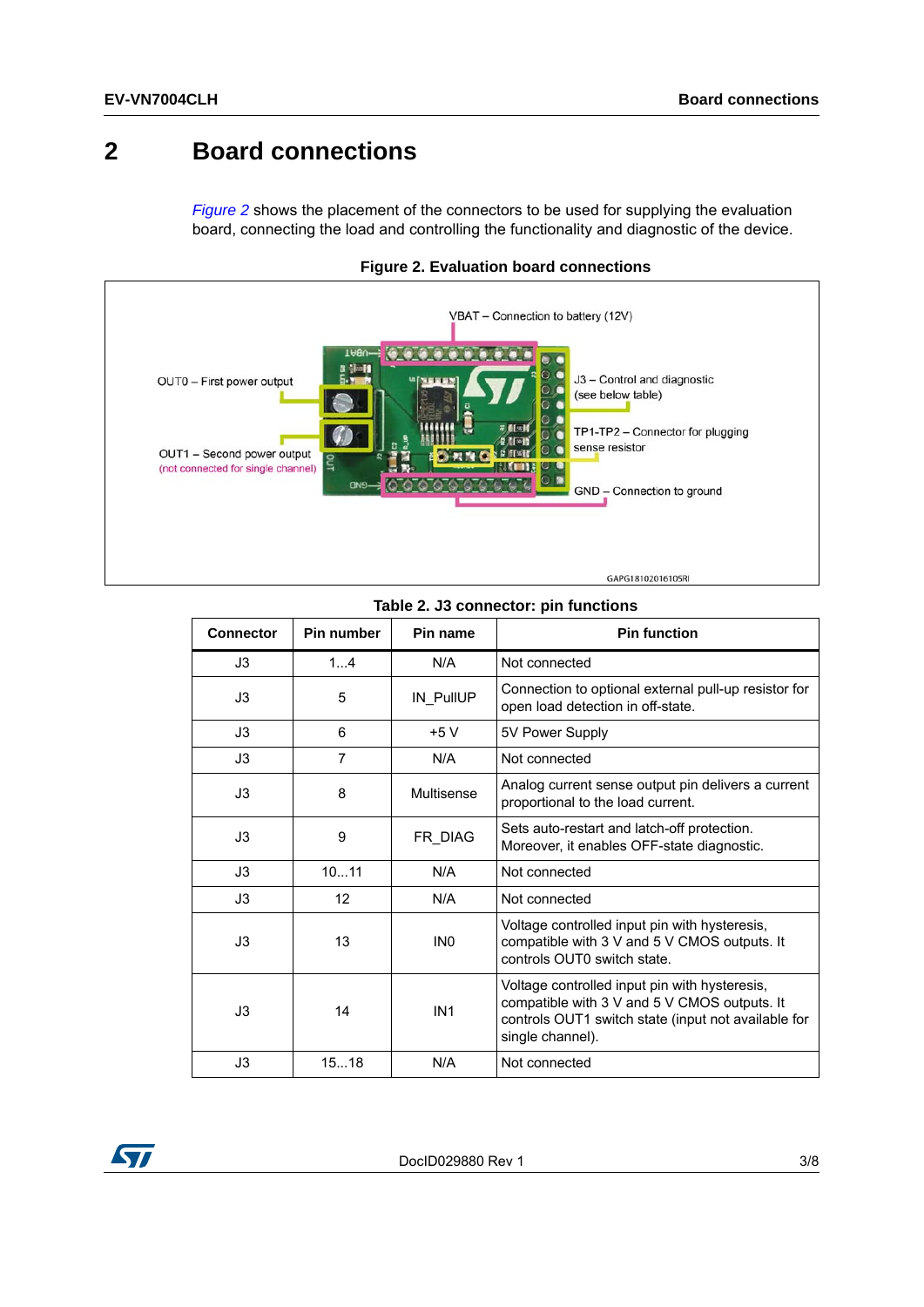In case the user wishes to utilize the Current Sense / MultiSense function of the device, it is necessary to plug a sense resistor in Rsense.

The package includes a through-hole resistor, to be mounted on TP1-TP2 - see *[Figure 4](#page-3-0)*.

Different Rsense values can be adopted based on user preference.

Another option is soldering an SMD resistor on the dedicated PCB pad, as shown in *[Figure 5](#page-4-0)*.



**Figure 3. No sense resistor**

**Figure 4. Mounting through-hole sense resistor**

<span id="page-3-0"></span>

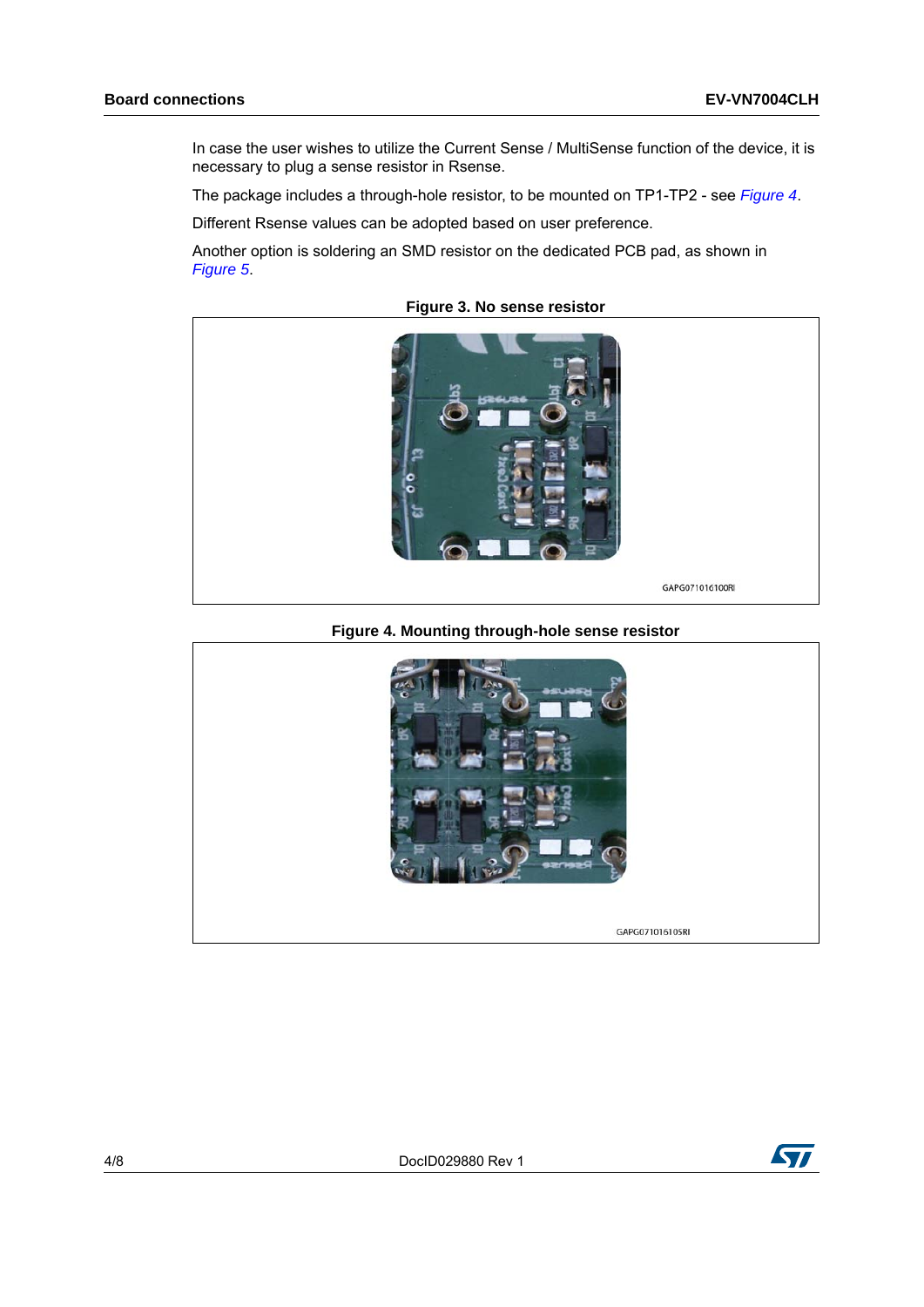<span id="page-4-0"></span>

### **Figure 5. Pads for soldering SMD resistor**

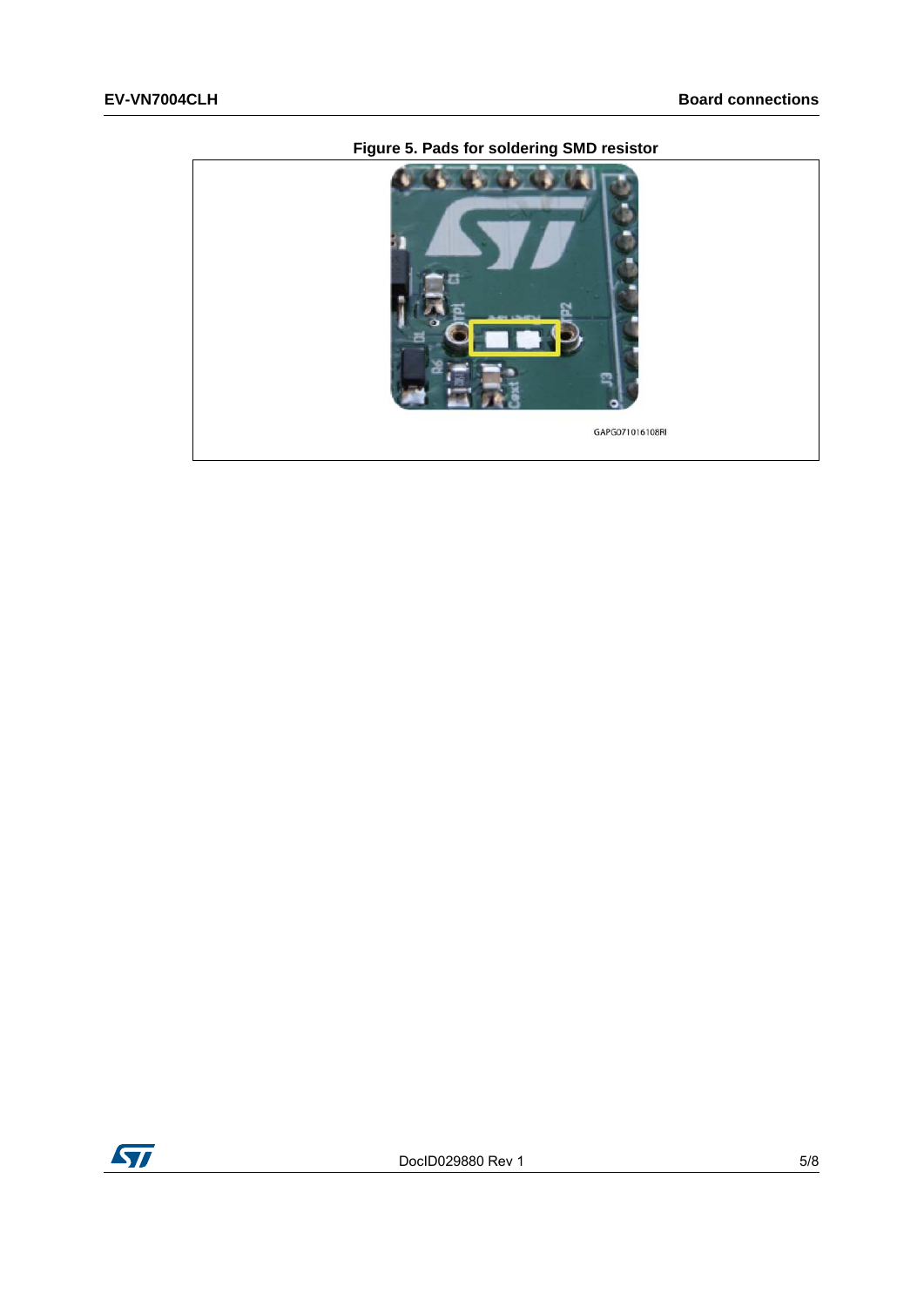## **3 Thermal data**

|  | Table 3. EV-VN7004CLH thermal data |
|--|------------------------------------|
|--|------------------------------------|

| Symbol   | <b>Parameter</b>                             | Max          | Unit |
|----------|----------------------------------------------|--------------|------|
| Rthi-amb | Thermal resistance junction-ambient<br>(MAX) | $39^{\circ}$ | °C/W |

### **Table 4. PCB specifications**

| <b>Parameter</b>        | Value             |
|-------------------------|-------------------|
| Board dimensions        | 25 mm x 41.5 mm   |
| Number of Cu layer      | 2                 |
| Layer Cu thickness      | $35 \mu m$        |
| Board finish thickness  | 1.6 mm $+/- 10\%$ |
| <b>Board Material</b>   | FR4               |
| Thermal vias separation | $1.1 \text{ mm}$  |
| Thermal vias diameter   | $0.5$ mm          |

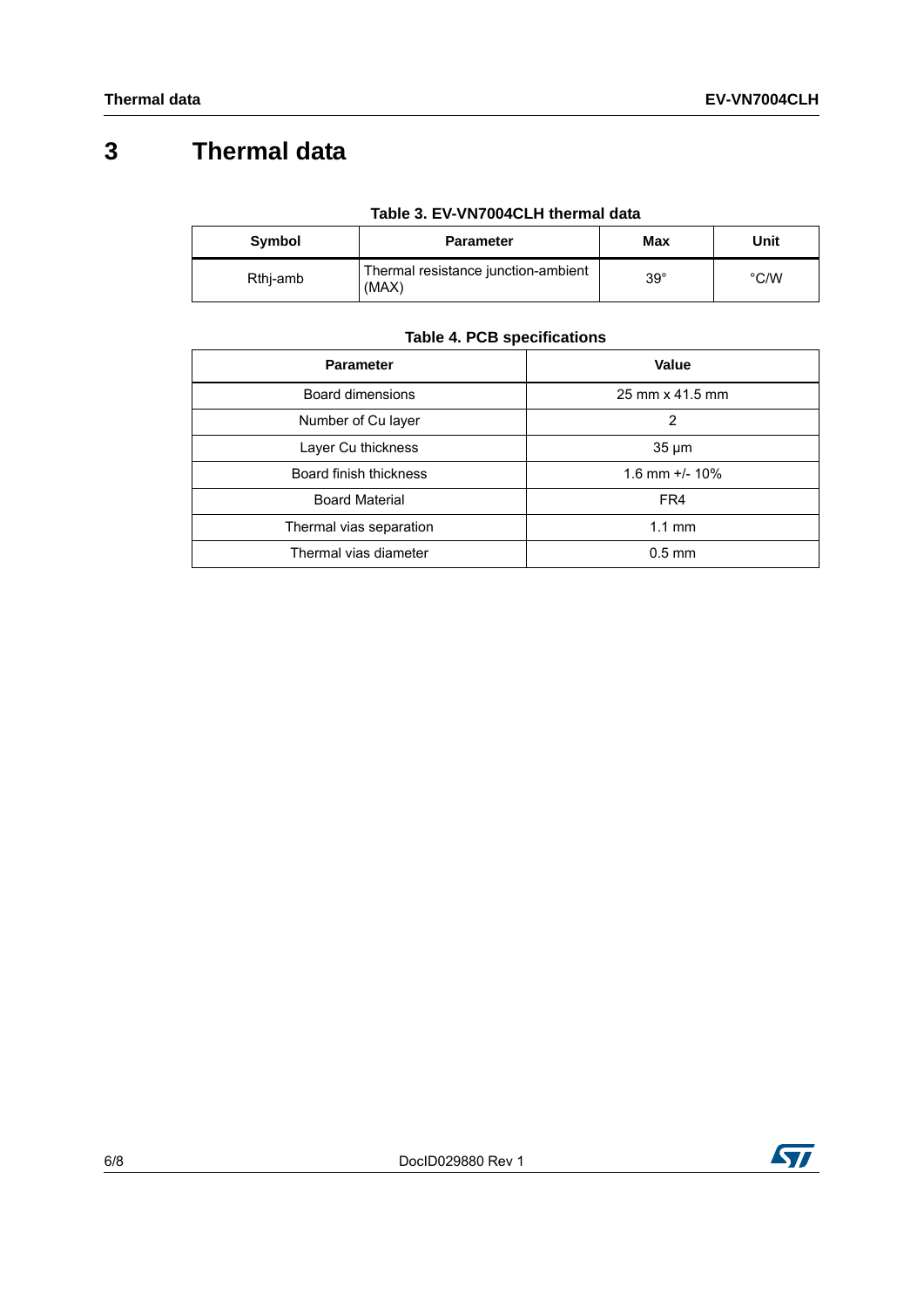# **4 Revision history**

|  | Table 5. Document revision history |  |  |
|--|------------------------------------|--|--|
|--|------------------------------------|--|--|

| Date        | <b>Revision</b> | <b>Changes</b>   |
|-------------|-----------------|------------------|
| 17-Oct-2016 |                 | Initial release. |

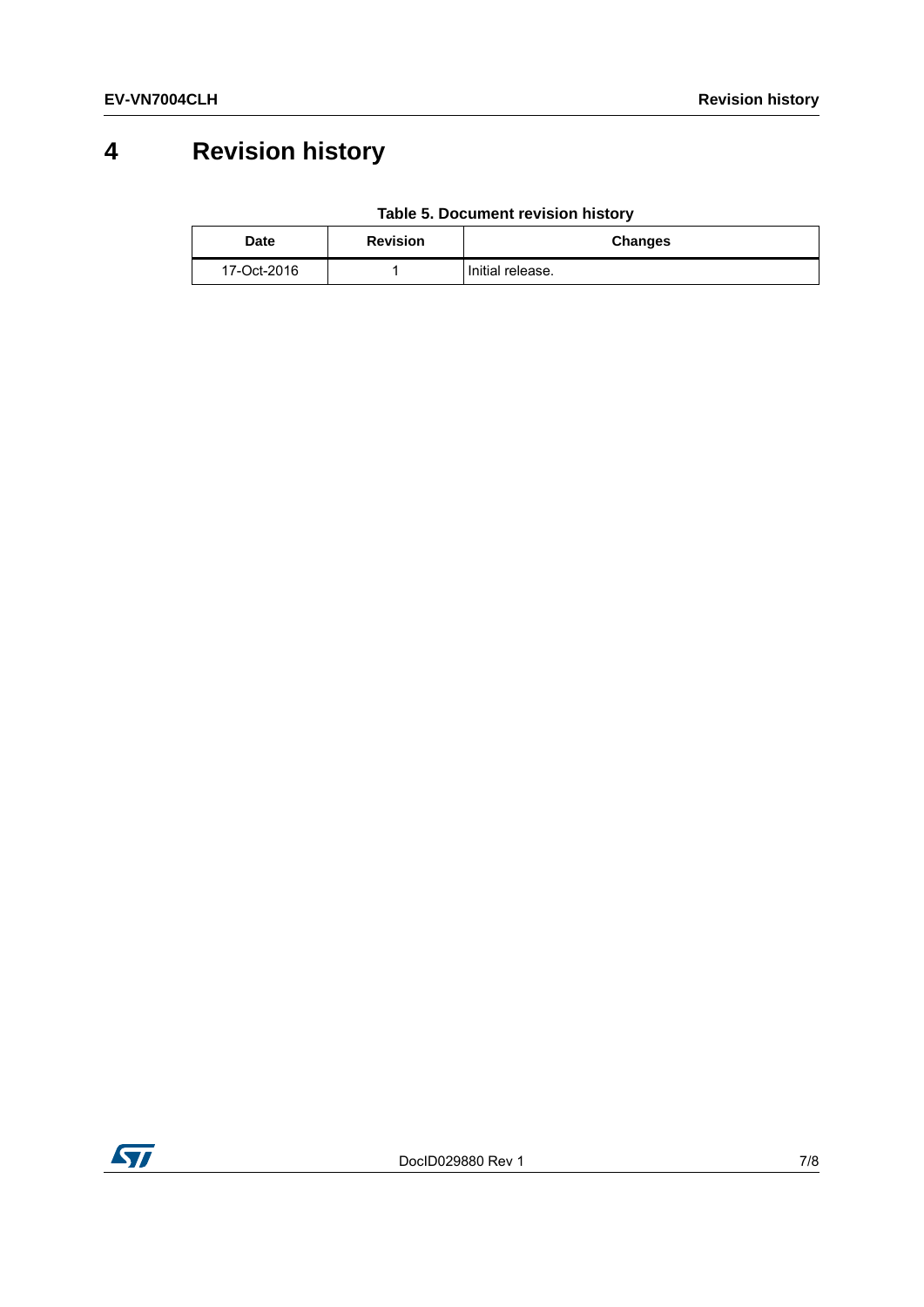#### **IMPORTANT NOTICE – PLEASE READ CAREFULLY**

STMicroelectronics NV and its subsidiaries ("ST") reserve the right to make changes, corrections, enhancements, modifications, and improvements to ST products and/or to this document at any time without notice. Purchasers should obtain the latest relevant information on ST products before placing orders. ST products are sold pursuant to ST's terms and conditions of sale in place at the time of order acknowledgement.

Purchasers are solely responsible for the choice, selection, and use of ST products and ST assumes no liability for application assistance or the design of Purchasers' products.

No license, express or implied, to any intellectual property right is granted by ST herein.

Resale of ST products with provisions different from the information set forth herein shall void any warranty granted by ST for such product.

ST and the ST logo are trademarks of ST. All other product or service names are the property of their respective owners.

Information in this document supersedes and replaces information previously supplied in any prior versions of this document.

© 2016 STMicroelectronics – All rights reserved

8/8 DocID029880 Rev 1